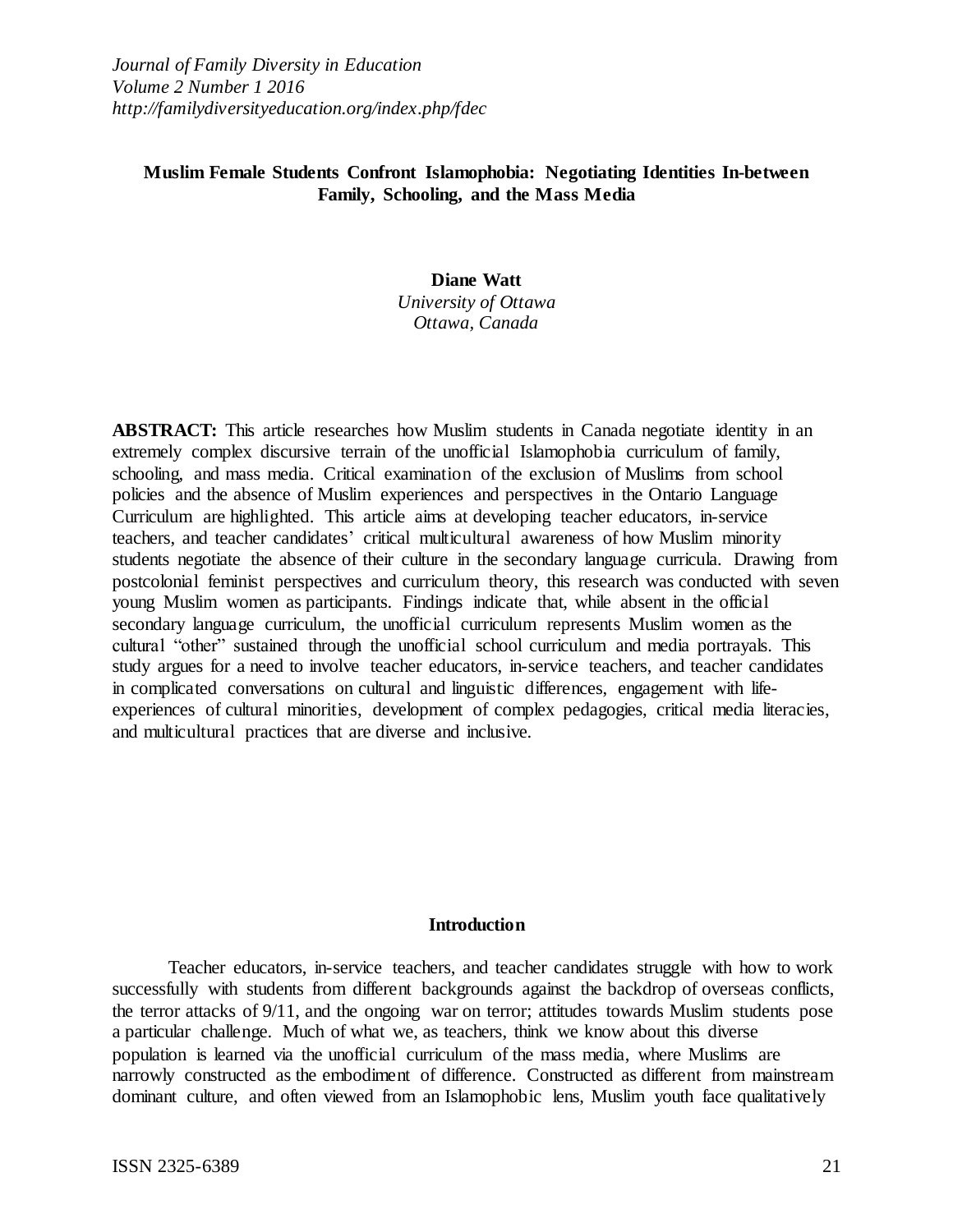different identity tasks than many of their peers (Abo-Zena, Sahli, & Tobias-Nahi, 2009). Many feel defensive and under attack or scrutiny because of their religion and "negotiate their religious identity and religious practice in a context that often includes explicit or subtle themes of misunderstanding, fear, and marginalization" (pp. 6-7). In spite of their growing presence as a minority student population, Muslim youth remain misunderstood and unacknowledged in Canadian school curriculum. Muslim female students who are visually marked by Islamic face covering have unique challenges negotiating their identities within a complex, shifting discursive terrain between family expectations, absence in the school curriculum, and mass media representations. In dominant media and school discourse, Muslim women are often portrayed as backward, oppressed, or exotic, which influences how the educational community views and interacts with them (Kincheloe, Steinberg & Stonebanks, 2010; Sensoy & Stonebanks, 2009; Watt, 2007; 2008; 2011a; 2011b; 2012).

To grasp the complex positionality of Muslim youth in Canadian classrooms requires a nuanced approach to multicultural education that goes beyond race, class, and gender to include family, religion, and ethnicity, as well as the power of mass media in the construction of dominant ethnic and religious identities. Scholars have called for developing educators' awareness of the complexity of Muslim women's lived experiences for reflecting on the intersection of dominant discourses and the impact of classroom relations juxtaposed with their own sense of identity at home and at school (Khan, 2009; Kincheloe et al., 2010; Sensoy & Stonebanks, 2009; Watt, 2011a, 2011b, 2012). Through witnessing how particular minority youth negotiate their lives and identities in between family, school, and public and school discourse, teacher educators, teachers, and teacher candidates are better positioned to respond to difference in ways that create equitable school curricula and classroom practices.

Interrupting dominant narratives, this research draws from a study conducted with seven Muslim-Canadian university students from diverse ethnic and religious backgrounds who describe their high school experiences and sense of identity during those years. Contrary to popular understandings of Muslim females as passive, oppressed, and exotic, their stories convey a strong sense of agency seldom portrayed in the media or school curriculum. Their narratives speak back to Islamophobia, widespread assumptions about Muslim female identity and the absence of their lived experience in the curriculum. Resisting the dominant discourse, many young Muslim women share stories of how they powerfully assert their identities "in relation to the categories laid on them" (Khan, 2009, p. 40).

#### **Research Context**

This qualitative inquiry (Denzin & Lincoln, 2011) draws from a number of theoretical areas, including critical theory (Freire, 2000; Kincheloe, 2004; Kincheloe et al., 2010; Stonebanks & Sensoy, 2011), media studies (Kellner & Share, 2007), postcolonial feminist theory (Rezai-Rasht, 2005; Trinh, 1988), and curriculum studies (Watt, 2011a; 2011b). The seven young female research participants were university students at the time of data collection, and all self-identify as Muslim. In terms of religious affiliation, they are Sunni, Shia, Bohra, and Alawite. Besides Canada, they have family connections to Pakistan, Lebanon, Syria, United Arab Emirates, Somalia, Yeoman, Germany, East Africa, and India. Three participants immigrated to Canada as young children and four were born in Canada. Each attended high school in Ontario during the years after September 11, 2001. Ethnographic data were collected through semi-structured interviews and focus group sessions with the seven participants. They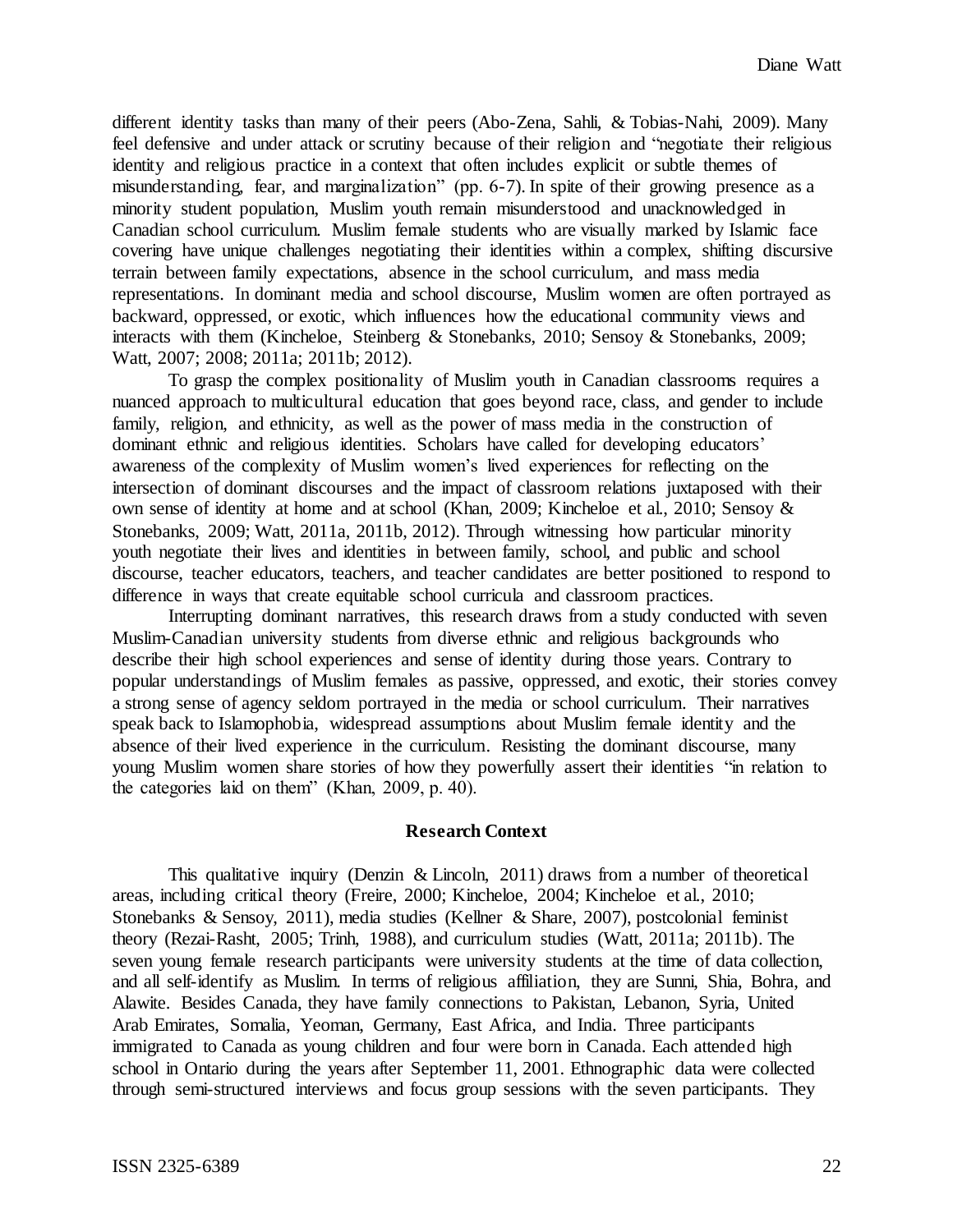also discussed and responded to visual print media representations of Muslim women to engage their perspectives on the role of the mass media as unofficial curriculum on Muslim women and the impact on their lives. Themes related to the topic of inquiry were identified using open coding and connections were made to the academic literature.

### **Mass Media as Curriculum on Otherness**

Most teacher candidates are unaware of the ways they are being socialized into the hidden curriculum and positioned by the media because their pedagogies tend to be "invisible and absorbed unconsciously" (Kellner & Share, 2007, p. 4). However, given their ubiquitous presence and authority, teacher candidates must be made aware of the goals of socialization as part of the process of education, Kellner and Share argue. A site where the goals of socialization through educational curricula are realized is in the realm of print and media, where images insidiously promote dominant discourses. These influential curricular sites saturate one's field of vision to such a degree that we, as teacher educators and teachers, barely notice their presence. During the research focus group session, research participants looked at a number of images of covered Muslim women in the print news media. Participants affirmed that representations in the media offer a limited aspect of their complex identities and influence public perceptions of Muslim females:

Overall, Muslims are not well portrayed in the media. The media are very selective, if they do show Muslims. There is always that "they-are-so-different" tone. Rarely is it a positive thing (Miriam, Research Participant)

What people see on TV is their assumption of me. These assumptions include where I come from, who and what my family is like, and so on . . . When they meet me and I'm not "oppressed" and they realize that I have a sense of humor, and that I don't *just* wear black, they think that I'm *different* than the average Muslim woman, but in fact I *am* the average Muslim woman (Noor, Research Participant)

In discussing the challenges of anti-Islamophobia education, Zine (2003) observes orientalist constructions of difference permeate representations of Muslims, with images of terrorists and burqa-clad women being primary markers of the Muslim world. The proliferation of such images is a taken-for-granted part of the visual culture surrounding us—an unofficial curriculum that constitutes subjectivities and impacts material lives. Rezai-Rashti (2005) argues that in the Canadian education system colonial discourses related to Muslim women persist and that many in society "still rely on the old stereotypes as well as on the more recent popular images of Muslims portrayed by the media" (p.179). Educators often assume these girls are forced by their parents to cover. It seems difficult for many people to imagine why anyone would cover if they didn't have to.

Stonebanks and Sensoy (2011) write about schooling identities and the construction of knowledge about Islam, Muslims, and Middle Eastern peoples in Canadian schools. Drawing from their personal experiences they reflect on how the unofficial curriculum of the mass media impacted their own lives in Canadian schools as children with family connections to Turkey and Iran. They describe how popular cultural representations of Muslims played out in expectations teachers and fellow students had by sharing experiences of being "the other" in school:

We can individually recall many instances from our childhood when we were asked if at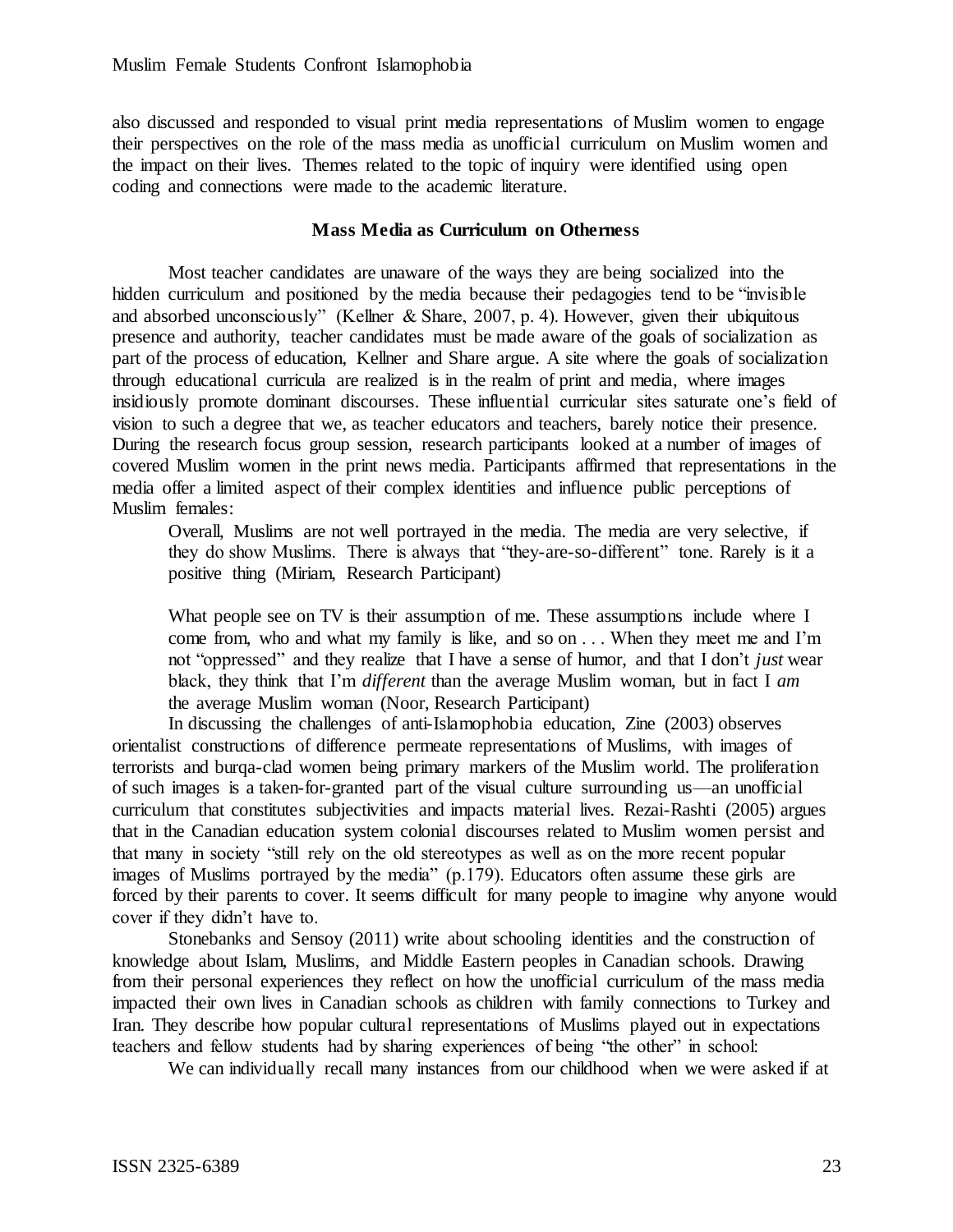home, our families ate with our hands, whether our moms walked behind our dads, along with the surprise that is still expressed when I (Özlem) refer to "modernities" such as cell phone or computer use while in Turkey, or the bank machines on the corners of streets in Istanbul, or when I (Christopher) in my youth had to convince adults that yes indeed, there were clean toilets in Iran. (p. 11)

#### **Negotiating Absence in the School Curriculum**

In addition to the unofficial curriculum of the mass media, the classroom is "a central site for the legitimization of myths and silences about non-Western and often non-Christian peoples" (Kincheloe, 2004, p. 2). Little effort is made to historicize and contextualize the Islamic world and its relation to the west (p. 3). Like media representations, school representations make little space for complexity (Sensoy, 2007; Watt, 2008; 2011a; 2011b). In stark contrast to the regularity with which Muslim, female bodies appear in the unofficial curriculum of the mass media, the participants in this study seldom saw their own bodies represented in the high school curriculum. Three participants reported when they were attending high school they did not notice Muslims were largely excluded from the curriculum and, at the time, it was not an issue for them. Only after graduating did this became apparent, and in retrospect they began to reflect on possible implications.

It wasn't until university and taking certain courses that made me reflect back and realize that there was never any Muslim, or minority, represented (at school). But at the time I never noticed it … I never thought about it because it had always been that way. I've always learned that stuff and I thought, okay, these are the people who make history. If anything I probably thought that okay, they're probably predominantly white because they had the resources and the opportunity to go and do these things.… But I never thought that there must be Muslim people out there, and there must be other minorities who helped establish the world as it is today. (Noor, Research Participant)

The following narrative of Noor's memories of her high school experience suggests difference may not have been valued. She downplayed the Muslim aspects of her identity and remembers feeling invisible:

I feel like a lot of the time I … just fade into the background. I feel like I'm not noticed. I feel like when I talk no one really hears me a lot of the time. I feel like if I start talking  $-I$ don't know if I talk quietly or what it is  $-I$  feel that if someone else starts talking at the same time that person will get the attention over me.… And after a while it becomes very hurtful because you feel like you don't get noticed....And partly it's because you don't want to be pointed out: "*How come you don't do this? How come you don't do that?*" I feel like I'm not taken seriously.

Not seeing oneself represented in the official school curriculum may foster a sense of alienation, of not belonging, of being an outsider (Dei, James, James-Wilson, Karumanchery & Zine, 2000; James, 2007; Stonebanks & Sensoy, 2011). This feeling is reinforced intertextually through mass media representations of Muslims as other. In one interview session, Leila stated she distinctly remembers wishing she were "more normal" during her middle school years. Britzman (1998) asks: "What makes normalcy so thinkable in education?" (p. 80). She laments it as "the great unmarked within classroom sites" (p. 80) and wonders how pedagogy might "admit to the unthinkability of normalcy and to how normalcy is being constituted again and again" (p. 87).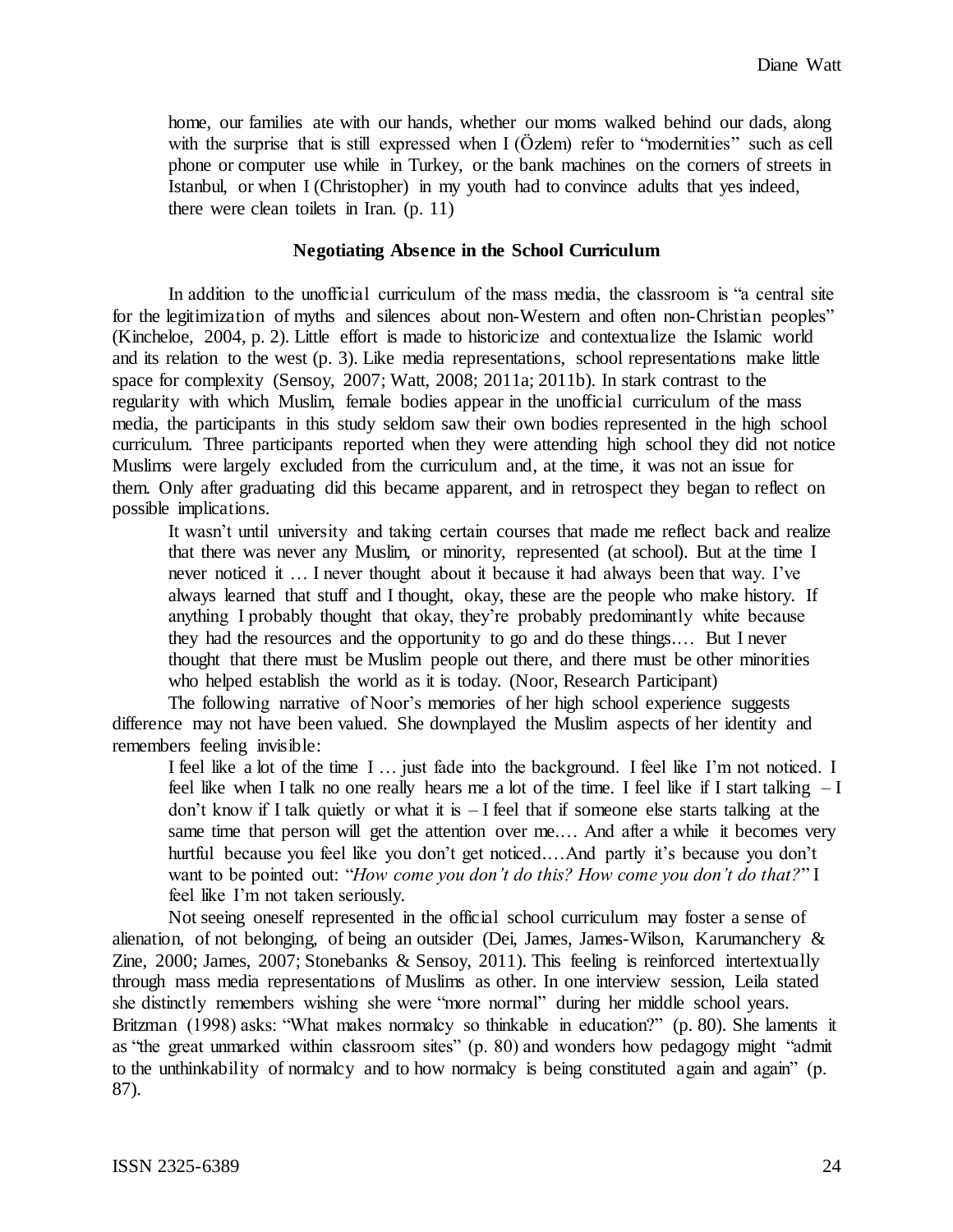Sensoy (2007) immigrated with her family to Canada from Turkey when she was a child. She offers the following account of her experience of the Social Studies curriculum and her interpretation of how it impacted her sense of identity:

In school, I hated socials the most because they taught me to hate myself  $-$  or maybe they taught me to hide myself. We (Middle Easterners) were clearly not significant enough in the course of world history to be mentioned in textbooks. However, on the rare occasions when we were mentioned, it was clear that the contributions of the Palestinians, the Iranians, or the Ottoman Turks had frequently been, and perhaps in the minds of some still often are, the cause of trouble for "the allies," and thus have been an impediment to peace in the world in general … I hated the Middle East. (p. 594)

Whose histories do we acquaint ourselves with, whose do we chose to ignore, and how does this impact on local and global relations? Stanley (2002; 2006) writes that grand narratives – which are the widely circulated "common sense" representations of the past – underlie public memory in Canada. They impose a particular order on the past and often fail to put particular events in historical context. Grand narratives represent certain perspectives and exclude or marginalize others. For these reasons, he argues for a rethinking of the history curriculum and its purposes. Abdel-Fattah (2007) captures in fiction some of the complexity of negotiating Muslim identities in schooling contexts through Jamilah, the main character in her adolescent novel, *Ten Things I Hate about Me.* She portrays a Muslim girl's high school experiences growing up in Australia. Jamilah adopts a more Aussie-sounding name – Jamie – when she is with her friends as a means to negotiate her school and family identities. In the following excerpts Jamilah describes some of the complex identity issues she feels she faces at school:

I was born in Oz but people still assume I was born under a camel in a cave in a desert in the Middle East to parents who belong to a tribe with Osama bin Laden genealogy. (p. 90)

Keeping your distance from your friends is exhausting. It means you're constantly acting, constantly choosing your words and thinking about ways to avoid exposing yourself. I can't afford to show them the real me. They wouldn't understand my culture or my religion. I've done everything I can to dissociate myself from being identified as a wog. Amy likes me as Jamie. She doesn't know about Jamilah who speaks Arabic and goes to madrasa and celebrates Ramadan and plays the *darabuka* and can cook Lebanese food and has a strict dad. I wish I could talk in capital letters at school. Use exclamation marks and highlighter pens on all my sentences. Stand out bold, italicized and underlined. At the moment I'm a rarely used font in microscopic size with no shading or emphasis. (pp. 91- 92)

Jamilah's complex identity negotiations are similar to those a research participant engages in at school. Leila is African-Canadian and does not wear hijab, but she considers herself a devout Muslim who does not drink alcohol, attend parties, or date:

Sometimes I felt that I couldn't just be myself at school but I did it anyway.… Sometimes I felt like it's not necessarily going to welcomed – the fact that this is my identity and that the choices I make are very different from you. You can be in a situation where people are talking about stuff that you don't relate to, like sex or going out, and it's sort of a hostile environment I guess. In that sense it's tempting to just go along with it and not assert the fact that, no, this isn't me, this isn't my particular personality. I don't want to step on anyone's toes and I never tried to alienate anyone, but at the same time I never tried to be anyone who wasn't me even in an environment where it would have been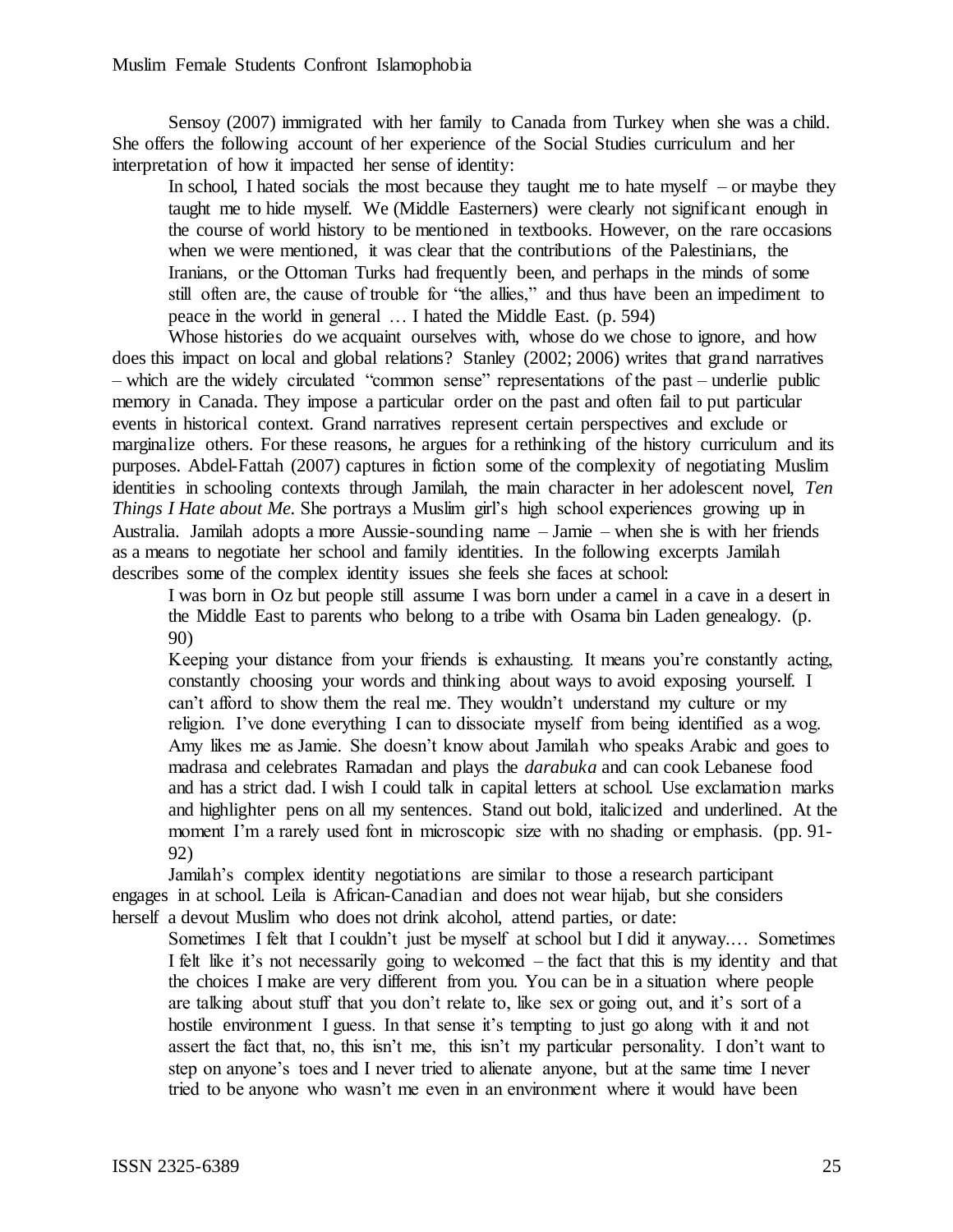easier. Sometimes I would not say something to avoid provoking a fight because I am not especially confrontational, but I never withheld a crucial part of myself just to fit in, just because it was too much work trying to have a different identity for each person. How are you supposed to figure out what each one expects?

The thing to know about the Canadian Muslim identity is that the kids growing up here, especially kids whose parents have not grown up here, are very, very much in two worlds. Even though at times they will seem to relate more to one than the other, and a lot of Muslim kids will seem like they've got the old school home values, it's still very much a struggle for them to keep their home life and their school life and make some sense of that, and try to be one person in face of all that.… Like you'll get girls who wear cover at home and then take it off and go hang out with their white boy friends.... It's always, always a struggle for people, even if they don't necessarily say anything about it. Or, if they seem very devout, it's still hard to be surrounded by such a radically different view of things at school.… It's hard going from one world at home to another world outside – very, very hard.

Negotiating expectations between home, school, and popular culture is a complex process for Muslim Canadian girls. Jiwani (2006) asserts acceptance and belonging are achieved through "fitting in," but she also asks, "fitting into what?" (p. 120). The notion of *fitting in*, which underlies multicultural discourse, assumes a normative center with the other on the margins vying to get in and be accepted. This is a one-way process, which places all responsibility on anyone deemed to embody difference. Those already there at the center of the dominant culture are safe and have no responsibility to the other. This is exclusion.

In the following narrative, Sarah describes how she "compartmentalized" her home and school identities. She is not visibly marked as Muslim either, since she does not cover and she sees no reason to bring her Muslim identity into school. However, when another Muslim student starts attending her high school, the situation shifts:

What ends up happening for me is the compartmentalization I was talking about becomes threatened when other Muslims enter the picture. And (laughs), maybe that sounds a little odd. So, it was really easy to keep everything separate, but then this guy just turned up in grade twelve and he was Muslim, too. That was when it first started to cause a bit of trouble for me in terms of identity because now I didn't really know how to define myself in relation to him. Before I had it very easy. I actually didn't talk about anything related to Islam at school. (Sarah, Research Participant)

Trinh (1988) suggests difference "is not opposed to sameness, nor synonymous with separateness ... for there are differences as well as similarities within the concept of difference" (p. 2). Teacher educators, in-service teachers, and teacher candidates are often unsure about how to work with students who come from backgrounds different from their own. Many grow up in communities where there appears to be little ethnic or cultural diversity. We tend not to see the difference that exists within the imaginary category of "whiteness," which holds a privileged position in society. As Stanley (2002) contends, school continues to be "about and for white people" (p. 2). It is not surprising that Leila mentions during an interview that she finds herself imagining what it might have been like to be born white. Caught up in assumptions about the neutrality of schooling and humanism's discourses of equality and universalism, it may be difficult for teachers to see how curriculum is a contested cultural document that excludes some identities as it includes others.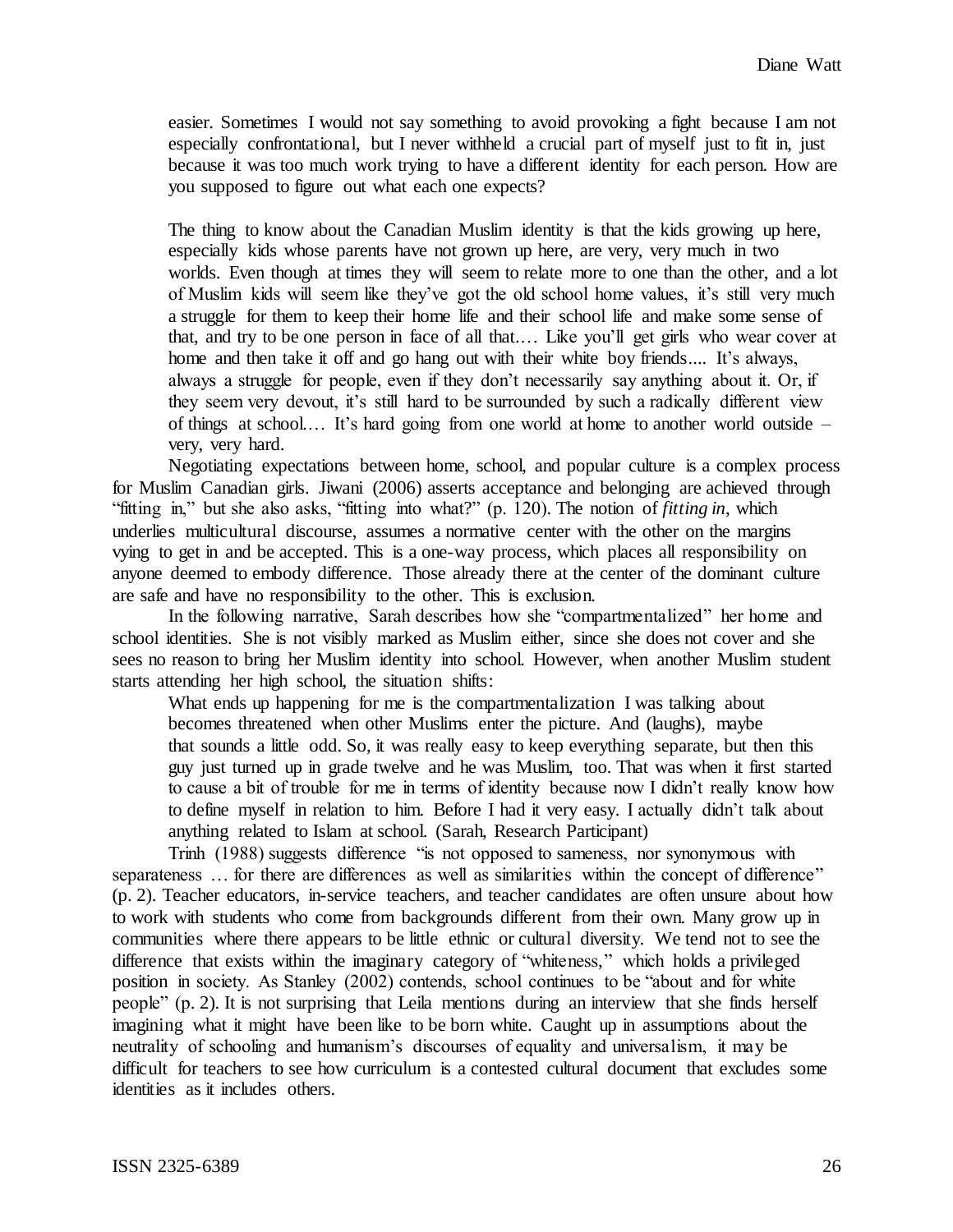Stanley (2002) points out Canadians "do not have a common history, and no single narrative will ever make it so" (p. 2). He advocates enabling "each student to explore his or her past, to construct a narrative that explains how it is that they came to inhabit the common space of the classroom, and to allow other students to see and engage with this narrative" (p. 2). For research participants, this frequently takes place informally in spaces outside the official school curriculum. They have few opportunities to bring their personal stories into the classroom. Beyond sharing stories, Stanley identifies a further challenge as having students see "how this personal history intertwines with those of the multiple communities that the young people inhabit" (p. 2). He stresses students should be provided "with a sense of how the spaces they inhabit have been constructed by people who went before" (p. 2). DiAngelo and Sensoy (2010) similarly argue for the "need to understand the history, struggles, and perspectives of [other] groups in relation to [our] own" (p. 99). Although knowledge of the past may be available; "it is not what circulates in popular culture" (Stanley, 2009, p. 144). Colonialism is not simply about events that happened in the past, but "continues as processes of cultural production through which power legitimizes itself by silencing the memory of its own unilateral construction, at the same time that it seeks to fix and re-fix meaning" (p. 144). By bringing multiple narratives into the classroom, grand narratives are interrupted and space potentially opens up for difference.

Miriam describes how the curricular content she experienced in her high school English and history courses does not engage minority perspectives:

History is a passion of mine.... I remember that the only mention that they ever made of an Islamic country was Iraq and how Hitler wanted to go around into Iraq to get their oil in order to continue on to Russia.… I took American History the year after but we didn't get to touch on the war with Iraq or any of the newer issues. We did mostly material about what went on, on American soil. We had to write a paper at the end of the course, however. And I remember I got a really high mark. My topic was about the war with Iraq, and I remember that paper was the most research I ever did. I tried to take both sides of the story, but it was really hard to find any information that would support the Iraq side in the war or why the war is a bad thing. Also, there was barely any information that I found on the actual conditions of Iraq after the start of the war, about how the country is worse off than ever.

Miriam's history teacher provided an opportunity for students to critically investigate a topic of personal interest, which stands out for her as a highlight in her high school education. Teacher educators, in-service teachers, and teacher candidates might expand the curriculum to include a variety of perspectives. On the topic of Iraq, for example, students might be challenged to cultivate a more complicated view of world events by reading a work such as *Baghdad Burning: Girl Blog from Iraq* (Riverbend, 2005). Riverbend is a young, female Iraqi blogger who began reporting her experiences living in the war zone in Baghdad in August 2003. This is not a perspective one often sees in the nightly news.

## **American Mother and Daughter Negotiate** *Hijab*

The identity negotiations Muslim female youth are caught up in within the family complicates their school experiences as they move between school and home expectations. Krista Bremer's (2010) story about her ten-year-old daughter's decision to start wearing *hijab* attests to the difficulties parents and youth face negotiating Islam in North America. Bremer (2010) describes her ambivalence when Aliya announces she would like to start covering.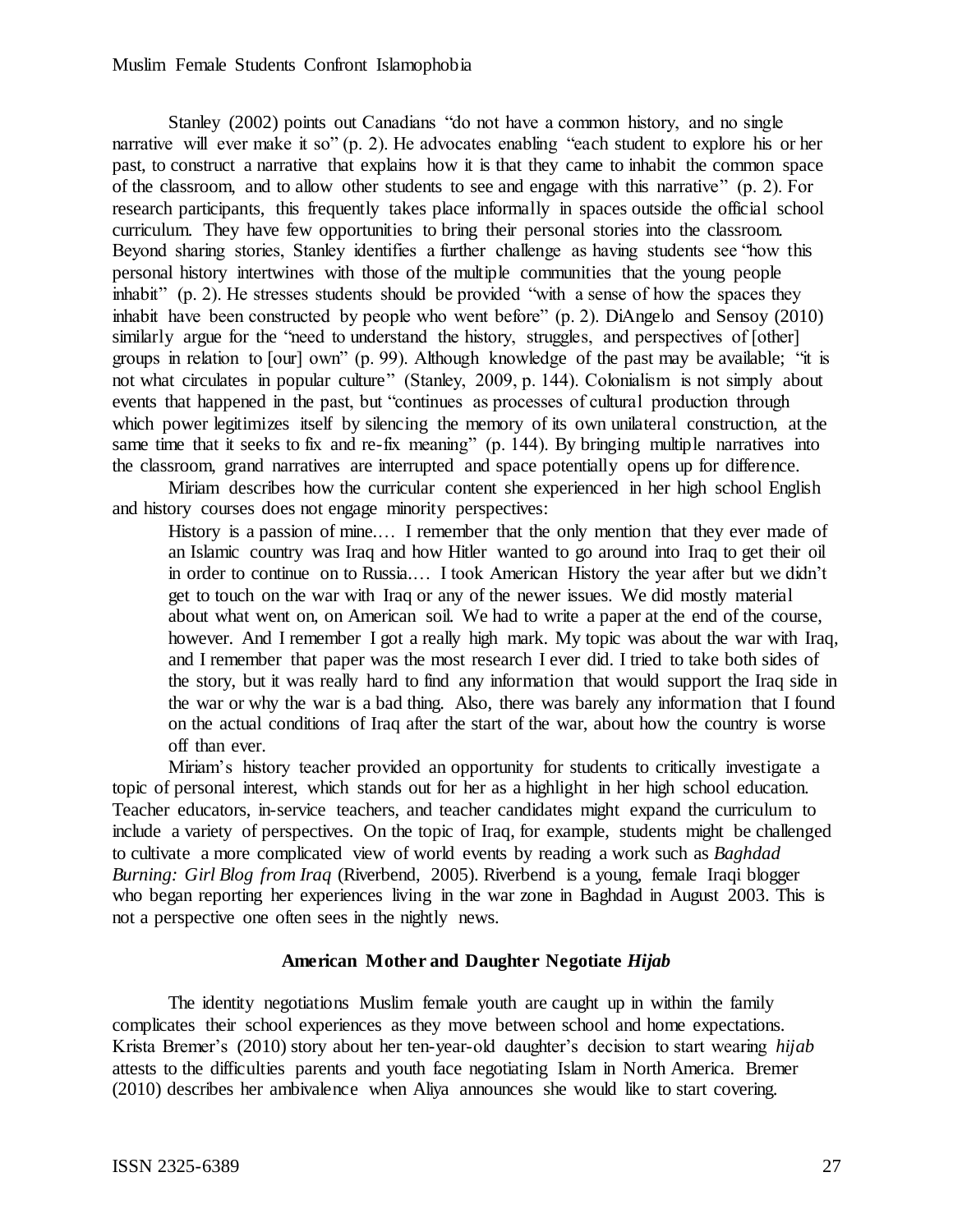American citizens living in North Carolina, Bremer's husband, Ismail, was born in Libya. When their daughter was born they agreed they would raise her "to choose what she identified with most from our dramatically different backgrounds" (p. 121). Bremer quietly assumed her daughter would identify more with her own background and values. She writes:

I secretly felt smug about this agreement-confident that she would favor my comfortable American lifestyle over his modest Muslim upbringing…Not once did I imagine her falling for the head covering worn by Muslim girls as an expression of modesty. (p. 121)

The first time Aliya appears in her newly-purchased *hijab*, Bremer (2010) writes that "from the waist down, she was my daughter: sneakers, bright socks, jeans a little threadbare at the knees. But from the waist up, this girl was a stranger" (p. 122). She asks Aliya if she was really "going to wear that" out of the house. Bremer is incredulous when her daughter replies, "yeah." On their way to the store, she steals glances at an "aloof and unconcerned" (p. 122) Aliya in the rearview mirror:

I wanted to ask her to remove her head covering before she got out of the car, but I couldn't think of a single logical reason why, except that the sight of it made my blood pressure rise. I'd always encouraged her to express her individuality and to resist peer pressure, but now I felt as self-conscious and claustrophobic as if I were wearing that headscarf myself. (p. 122)

Bremer is surprised by her daughter's choice. Even though she knew Aliya could one day decide to cover, she did not think she would actually choose to do so. Bremer (2010) also reflects on the uneasy ambivalence she felt as a girl the first time she wore a two-piece bathing suit in public. On one hand there was the promise of feeling attractive and powerful, and on the other, an unspeakable vulnerability. She contemplates her own daughter's decision in light of her own embodied, female experience:

I imagined Aliya in a string bikini in a few years. Then I imagined her draped in Muslim attire. It was hard to say which image was more unsettling. (p. 124)

Bremer worries about how Aliya will manage at school in her new attire. As her mother, she naturally feels a strong desire to protect her and is concerned "that her choice would make life in her own country difficult" (p. 127). This young girl is living her complex identity – memorizing verses from the Qur'an and learning Arabic from her father, while also becoming "an agile mountain biker who rides…on wooded trails, mud spraying her calves as she navigates the swollen creek" (p. 127). How will her experiences at school intersect and/or clash with her negotiation of the unofficial curriculum of the mass media as a visibly Muslim female?

Sarah Kassem is a Canadian teenager who in Grade 10 similarly tells her parents she would like to start wearing *hijab* to clarify her moral values to her peers. Her parents also worry about her decision to visibly mark herself as Muslim, knowing that wearing *hijab* in Canada can be difficult. Her father discourages her because he is worried it will complicate her life, especially on the soccer field. Sarah does face difficulties in school once she decides to veil. She explains how once when she was struggling to understand a verse of Shakespeare in English class, a new teacher suggested she take English as a Second Language course. "I was born in Saskatchewan!" she replies (Anderssen, 2009). During high school, Kassem often finds herself defending Islam in an effort to counter the assumptions many people have of Muslims, especially related to the rights of women. Even though her parents had reservations, she and some of her Muslim classmates feel wearing *hijab* meant being an ambassador for their religion. Asserting their Islamic identities in spite of potential difficulties is a choice they make.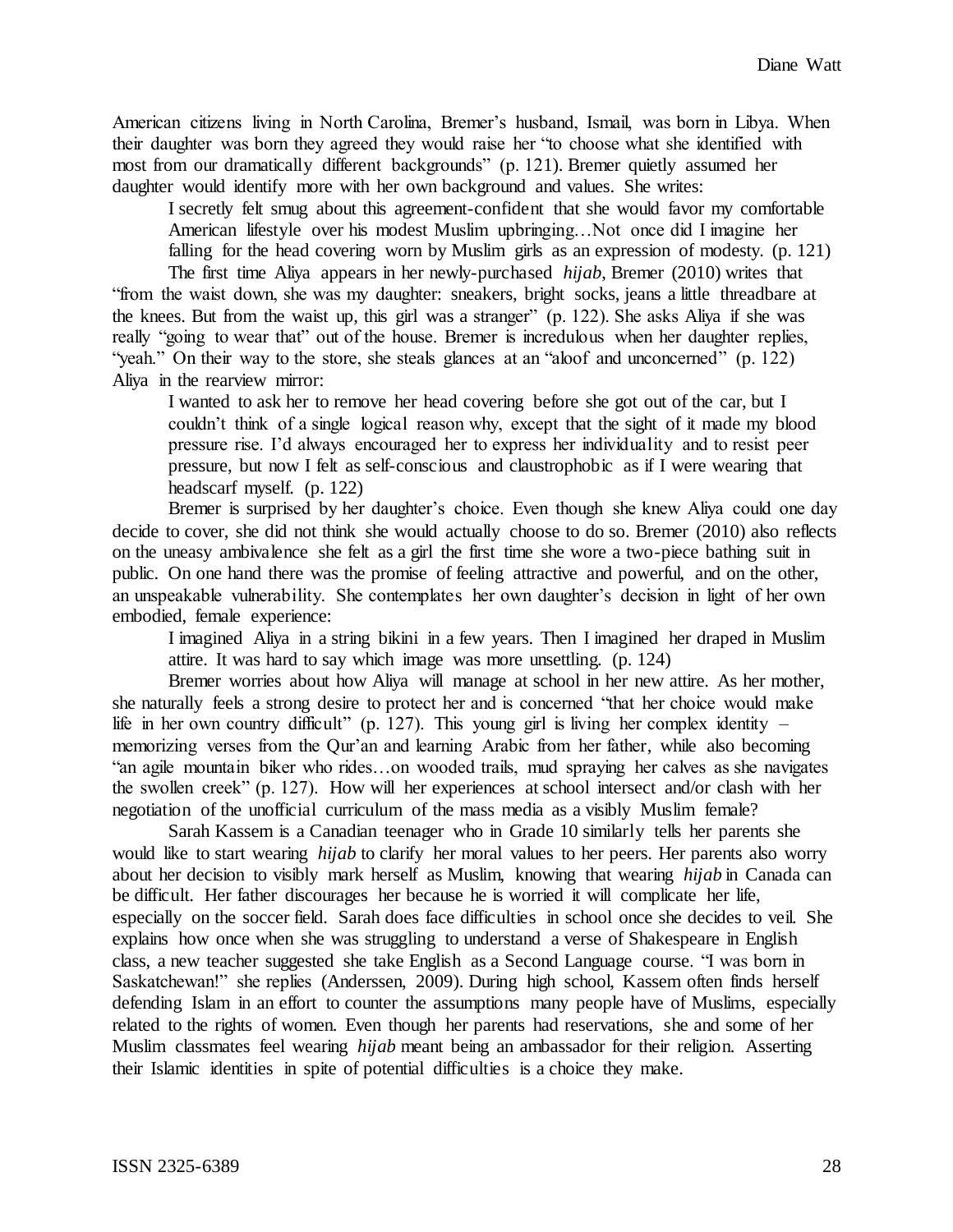Constructing a "Muslim space" (Khan, 2009) for themselves at school takes varied forms, including school-wide efforts to establish a prayer room, organizing Muslim Students' Associations, and hosting girls-only alternative proms. Many girls also take action on a personal level such as the use of humor "to address stereotypes held by peers in their schools" and joking with non-Muslim peers "in an attempt to avoid otherwise confrontational scenarios" (p. 34). No matter what path they choose to make school more welcoming, research participants frequently mention family as a strong source of support in their lives. Noor, for example, attributes much of her success negotiating the social aspects of school to the guidance she received from her mother:

*Noor:* I participated in everything that I could. I mean, I was never allowed to wear revealing clothing but I would wear my long skirts and a three-quarter top, or I would wear a half-sleeve. And I participated as much as I could, you know, *anything to fit in*. [At school dances] it was hard squeezing out of the whole, *oh, sorry, can't dance with you*. But yeah, I used to dance once in a while, like with one of my friends or somebody I felt really comfortable with, I would dance. Then I would tell my mom, and that would upset my mom. But my dad was okay with it, so it would be something I would feel really, really guilty about. I'd have a lot of guilt, I felt like I betrayed who I was. Why can't I just say, *no, I don't want to dance with you*? … And you know, I think back to it now and I'm like, *how could I survive high school*? I could have gone the opposite way because there are people who went the exact opposite way. They had boyfriends, they did the drugs, they wore the clothes, they did everything. The only reason I probably didn't fall into that is because my mother was very strict and she was like, you cannot go out after this time, you cannot go out every weekend with your friends doing something I don't know about. Like I don't want you wandering the streets with your friends, I don't want you wandering in the malls. So, I thank my mother. It's because of her that I am the person I am today. Otherwise, it's so easy in high school I think, to just fall into the trap of wanting to be cool and doing all the silly things . . . Now when I think back to it I think why did I even want to do those things?

*Diane:* So, did you at times feel that you wanted to do them, but couldn't?

*Noor:* Definitely, yeah, I did. I mean, like, everyone does them. All your friends are doing it and after a while they stop inviting you because, you know, "*She never comes*."

Noor credits her parents with providing her with the values and support needed to negotiate aspects of school that conflicted with their Islamic beliefs. Although peer support during high school was important for the young women involved in this study, they all place more stress on the crucial role their parents play in their complicated lives. On the topic of covering, contrary to the popular belief Muslim girls are forced by their families to cover, only one participant was ever pressured to do so. After wearing *chador* for a few weeks while attending her last year of high school in Dubai, she decided to take it off. Her parents were not pleased, but accepted her decision. Perhaps it is difficult for people to accept that a young woman would want to cover of her own free will because this perspective is not represented in the mass media.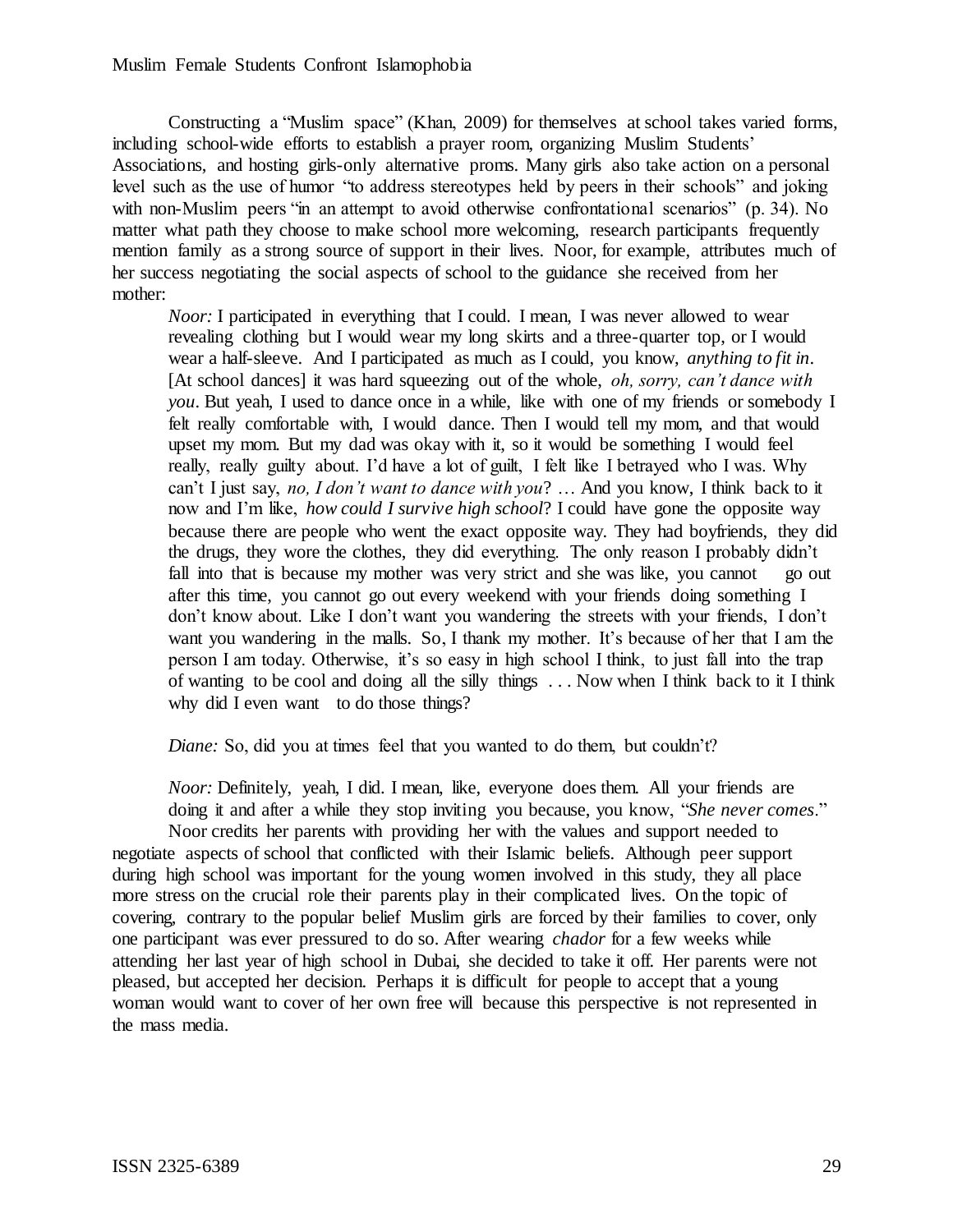### **Muslim Girls Experience Catholic School**

Shaza Khan (2009) also emphasizes that Muslim students are not passive victims, but often actively transform marginalizing factors in their own environments. Her research participants construct a Muslim space for themselves in their schools. Khan describes, for example, the manner in which young women use *hijab* to respond to the challenge of educating others about Islam. She writes, "despite the absurd questions they received about their religion and scarves," (p. 28) some of the girls feel that wearing *hijab* gives them an opportunity to teach their peers about Islam. In her study of the perspectives of Muslim girls and their public high school experiences in Windsor, Ontario, Diab (2008) concludes her research participants have "positive schooling experiences" in part due to wearing *hijab*, which helps the girls to validate their Muslim identity. This stands in contrast to a widespread assumption that covered females lack agency and would not choose to cover unless coerced.

During interviews, Tina and Sahar describe how they actively defend their right to wear Islamic covering when they decide to attend their local Catholic high school. They consider the religious values espoused in a Christian educational institution similar to their Islamic values in many ways and are also keen to learn about different cultures and religions. They consider coming in contact with difference an essential part of getting an education. Sahar and Tina are not the first Muslim youth to attend Catholic high school in Ontario, but their intention to wear *hijab* at this particular school is a challenge to established norms. Both girls grew up in Canada and made periodic visits to their families' ancestral homes in Southern Lebanon. They have spent their entire lives negotiating dominant discourses in the mass media, which construct covered Muslim women narrowly. Hardly a day goes by when the issue of veiling is not in the news. Well aware of the meanings associated with the black covering they choose to wear as an expression of devotion to Shi'a Islam, Tina and Sahar are determined to claim a space for their Muslim female identities at this Catholic high school.

At the start of the school year, they set up an appointment to meet with the Vice Principal of St. Mary's (a pseudonym). Shortly after they introduce themselves, he expresses concern over their choice of clothing. He insists being Muslim is not a problem, but the *hijab* could bring the girls unwanted attention. He wants to ensure they do not have difficulty fitting in to the school community, so if they want to attend St. Mary's they will have to uncover. Sahar and Tina recount this initial meeting:

When we first met the principal he told us: "*Oh, you're going to have to take off your hijab because people might not accept it, because we've never had hijab before in this school.*" And then he said: "*The reason I'm saying to take off your hijab is just so that you guys will feel comfortable. No one will harass you.*" But I was like: "*Don't worry about it, we can handle ourselves."* You know what I mean? You know, you can handle yourself. Even if you don't wear the *hijab* you're always going to be harassed. (Sahar)

We talked to the Vice Principal and he told us, just for our own safety, that we had to take off the *hijab* for our own protection, so that we don't get criticized by other students. And then we talked it over with him, cause no other *hijabi* girl was allowed in that year or ever before. And then we told him that we would never take off our *hijab* because it's who we are, and we'd never take it off for any reason. And he was really friendly about it. He accepted it and so we went there. (Tina)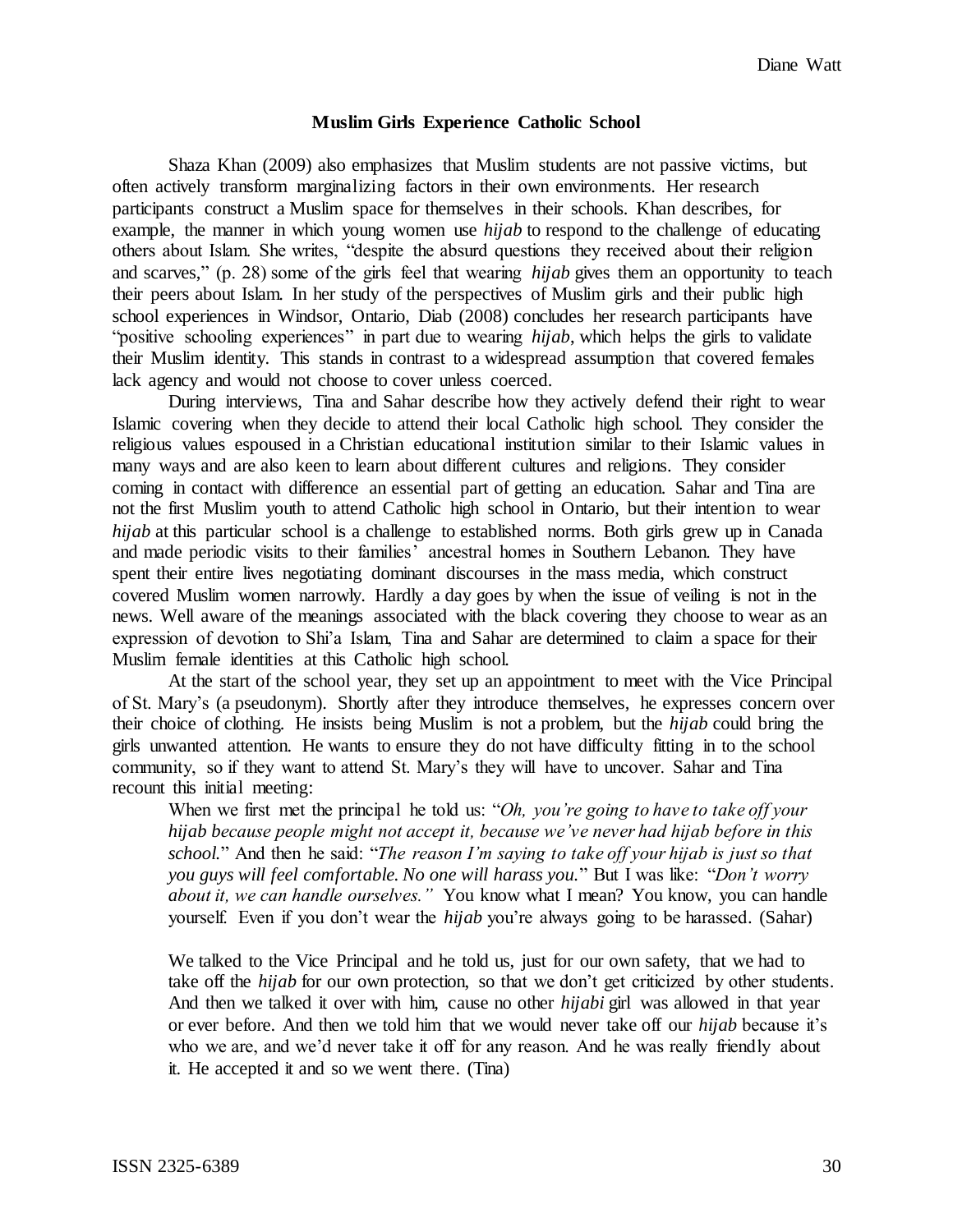Tina and Sahar thus enter the school on their own terms by firmly asserting their identities. To stand up to the school authority takes courage, but their story does not end here. Not only do they negotiate acceptance at St. Mary's, over time they become student leaders. The girls work out a mutually acceptable variation of the required school uniform with the school that includes their decision to wear loose fitting clothing and black *hijab*. They have to compromise somewhat, but they understand the need to do this. At first, the Vice Principle is proven correct: their Islamic dress does attract a great deal of attention. Sahar and Tina remember feeling uncomfortable, but their determination and openness towards others gets them through. Both girls reach out to students and staff by fully participating in class discussions and school activities. Once everyone gets to know them, Tina and Sahar enthusiastically respond to questions about their religious customs and beliefs. Tina explains:

It's funny because everybody was looking at us at first and we felt uncomfortable. Even Arabs who were Muslim stared at us. We didn't understand why they were looking until finally one girl approached me:

"*How come you guys are allowed in?*" And I'm like, "*What do you mean?*"

"*Well, in years before, any girl wearing the hijab was not allowed in this school.*" And I thought, well that's funny because the V.P. was very comfortable with it once we explained our position to him.

Unprecedented schoolwide conversations on difference emerge among students and staff and Sahar and Tina thrive at this school. Even though these Muslim youth are comfortable with who they are and are capable of asserting themselves, the visual expression of their Islamic identity does make their daily lives a struggle. Tina tells about a phone interview she has for a job that goes extremely well. When she meets with the potential employer in person, Tina is informed the position is no longer available. The girls accept that many in North American are unfamiliar with Islamic practices of covering and do not understand their decision to cover. They are also cognizant of the mass media's powerful unofficial curriculum on Muslims – especially since 9/11. For these reasons, these youth spend a great deal of time having to explain themselves to others:

You know, a lot of my friends say I am not what they were expecting a Muslim girl to be like, because when they first see me all like this in black head covering I'm seen as this quiet person. And then when we do an all girls party you'll see me going wild and dancing. And they say to me, "*You can dance*?" "*Yeah, I'm a girl*!" (laughs). Some people misinterpret that if you're a *hijabi* you're like this at home. That this is your personality. I'm like, *no*! I swear to God I'm not like that. I'm just like you. I want to have fun. I want to party, I want to do stuff. It's just that outside I want to be respected. You know what I mean? I sometimes feel wearing *hijab* gives me an advantage, especially when finding a relationship or friendship, because this way you're not basing your friendship on looks. You know how teens are: *Oh, she's pretty. Let's go with her. We're going to be popular.* I find a lot of that in high school. But when you wear *hijab* people love you for your personality, for who you are, and I think that's so great, because at that point the person truly understands who you are. Sometimes we're so taken by our looks, our outside, we tend to forget about what's on the inside. Just because a girl does not wear a *hijab*, that does not make her a bad person. Just wearing a mini skirt does not mean, *Oh my God, she's bad*. No. She can be wearing a skirt and that's just her way of thinking, "That's my fashion; that's how *I* want to dress." (Sahar)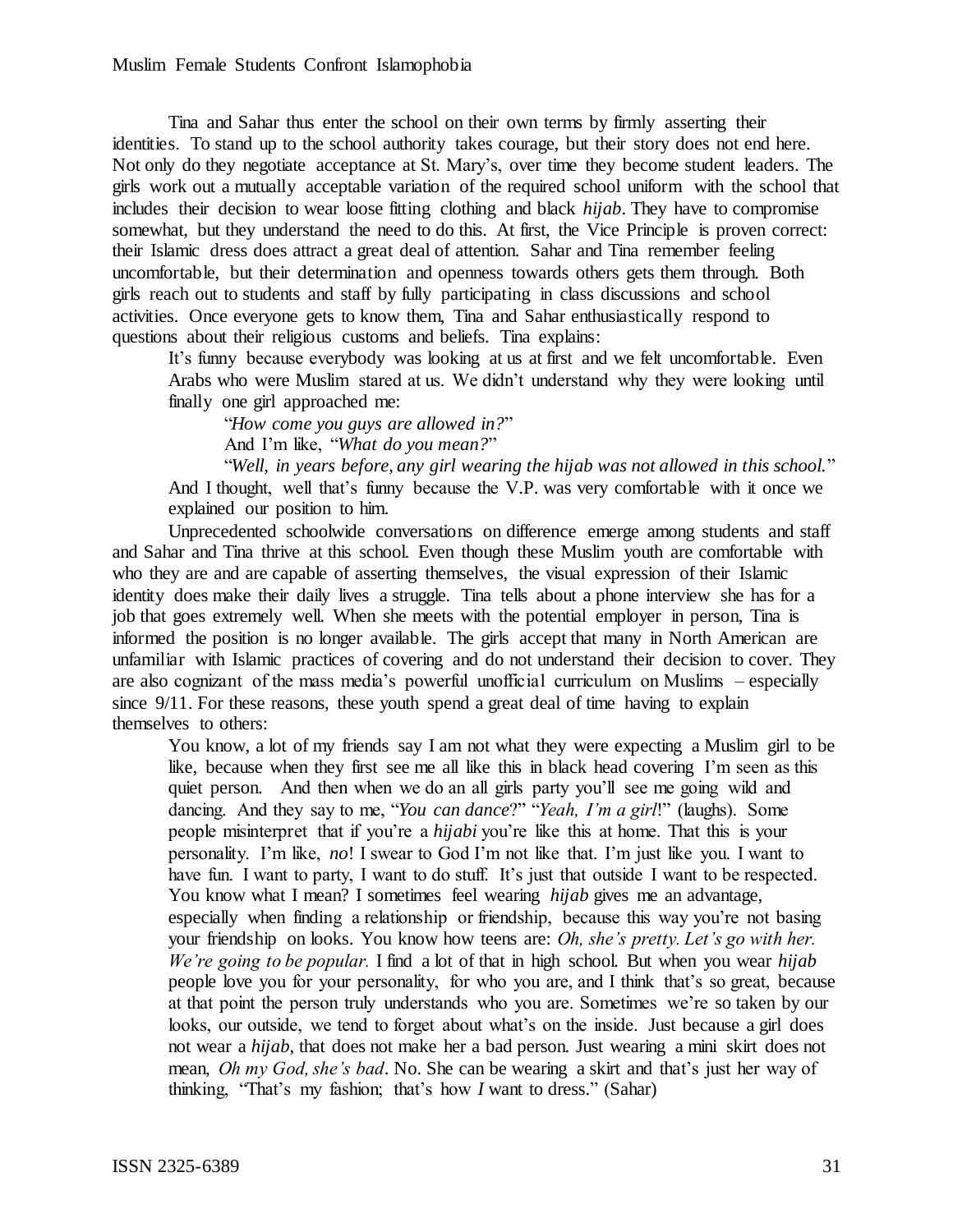Like other Muslim youth, Tina and Sahar work out ways to negotiate the sometimes hostile, post 9/11 world they are growing up in. In this case, a school principal chooses to listen to these youth and he gives trusts them and gives them a chance. He takes a risk by going against expectations, and in doing so, opens up his school to rich intercultural experiences. By permitting difference into the spaces of St. Mary's High School, opportunities for face-to-face encounters and engagement are created for all members of the school community.

This story of how two Muslim girls negotiate their way into a Catholic school only to become student leaders is inspiring. Teacher educators, in-service teachers, and teacher candidates need to reflect upon their own response to difference, such as when a particular style of dress evokes curiosity or discomfort. What are the implications when we avoid encounters with the unfamiliar, or when we choose to engage? What do educators and students in a global society miss out on by censoring or marginalizing difference? Tina and Sahar explain most people they meet at their new school claim to know little about Islam. Should we leave it to Hollywood, video game designers, politicians, and the corporate media to educate young people about difference – about who belongs and who does not? What are the personal and societal, the local and the global, implications of not preparing teachers to critique the mass media as an influential curriculum on difference? How can multiculturalism expand to encompass broader intersections of identity and experience?

Sahar and Tina demonstrate how two youth and an administrator can make a difference to an entire school community. Their very presence in the school is an opening to ways of seeing self and other more complexly. Ahmed (2000) asserts that when we avoid the encounter, fail to get close enough to face others, we are left with judging from afar by reading the other as a sign of the universal. The visual difference of Tina and Sahar's Islamic identities initially causes concern from an administrator and curious stares from staff and students. However, after an initial uncomfortable period, Sahar and Tina's presence in the school provokes rich intercultural exchange. Tina explains with pride the two girls came to be known as "the pioneers of St. Mary's." Muslim female students are claiming a space of their own, and educators should take note of the possibilities.

#### **Education Beyond Islamophobia**

It is not only Muslim female youth who are affected by media portrayals and lack of representation in the school curriculum; however, in the current political climate they are certainly at greater risk. The lived experiences of Muslim girls complicate multicultural discourses by going beyond race, class, and gender to consider multiple intersections of identity in between family, school, and the mass media. By working with narratives of minority youth to challenge dominant meanings, teacher educators, teachers, and students may better appreciate how engaging difference in between school and home provides students and teachers with valuable opportunities to negotiate diverse identities and worldviews.

Current research supports the conclusion that multicultural education contributes positively toward combating racism, sexism, and other forms of discrimination and bias including Islamophobia. Multicultural education advocates inclusion of cultural and other forms of diversity in school curricula, classroom content, and instructional practice. This is made possible when teacher educators and in-service teachers recognize the critical importance of reflecting on their own biases and integrate academic and multicultural content in their curricula which is outside their comfort zone. The experience of bias is compounded when educators are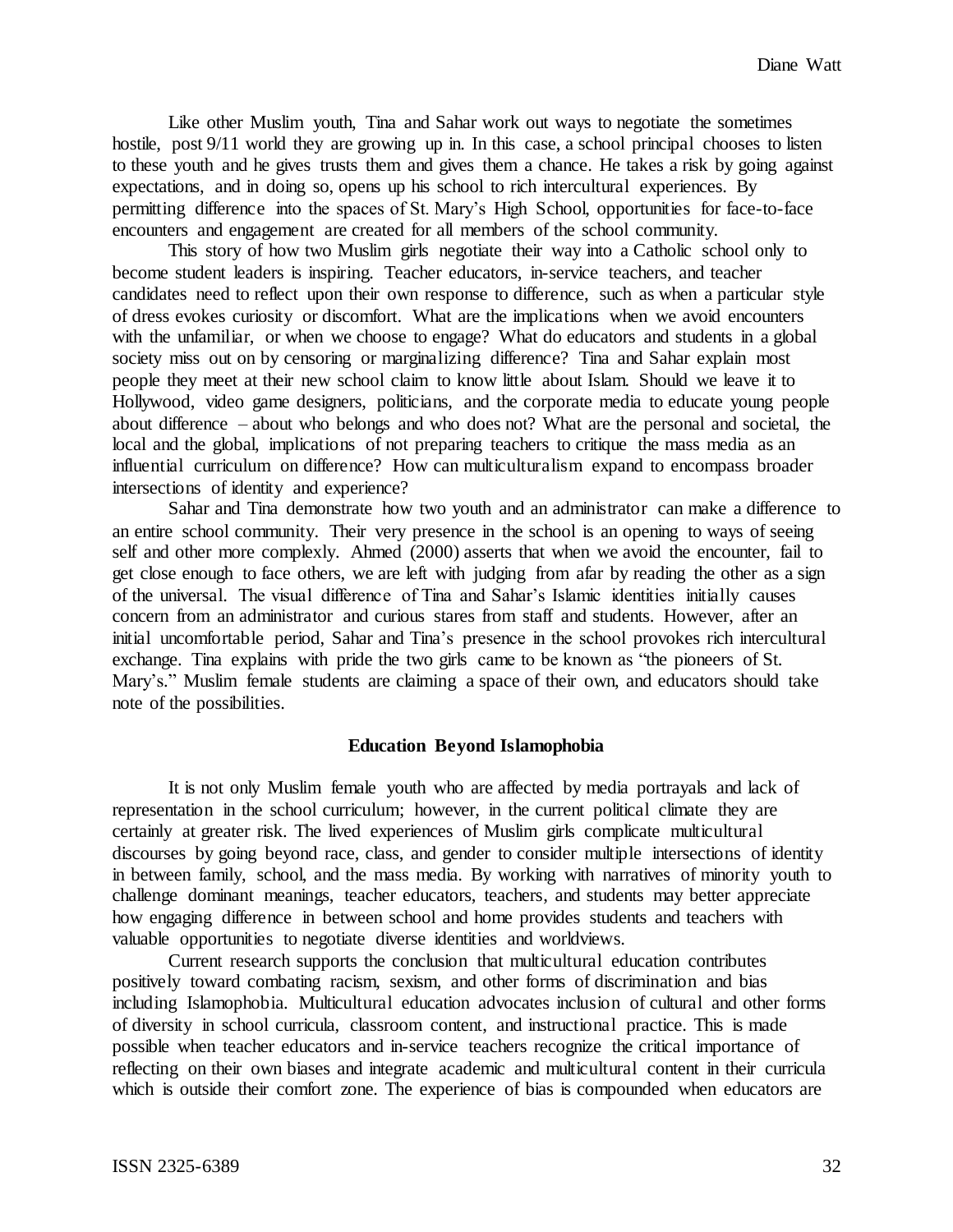not informed about cultural difference such as different religions including Islam, therefore, are hesitant to address such topics.

What is recommended is professional development for teacher educators and in-service teachers aimed at developing multicultural understanding through experience with cultural diversity in a wide variety of contexts. In the age of standards-based reform, it is important for educational institutions to create the time and space for integrating multicultural content and experiences into school and college curriculum that addresses historical absences. This involves educating teacher educators, teachers, and students about different religions and cultures and teaching multicultural competencies for equitable education for all students.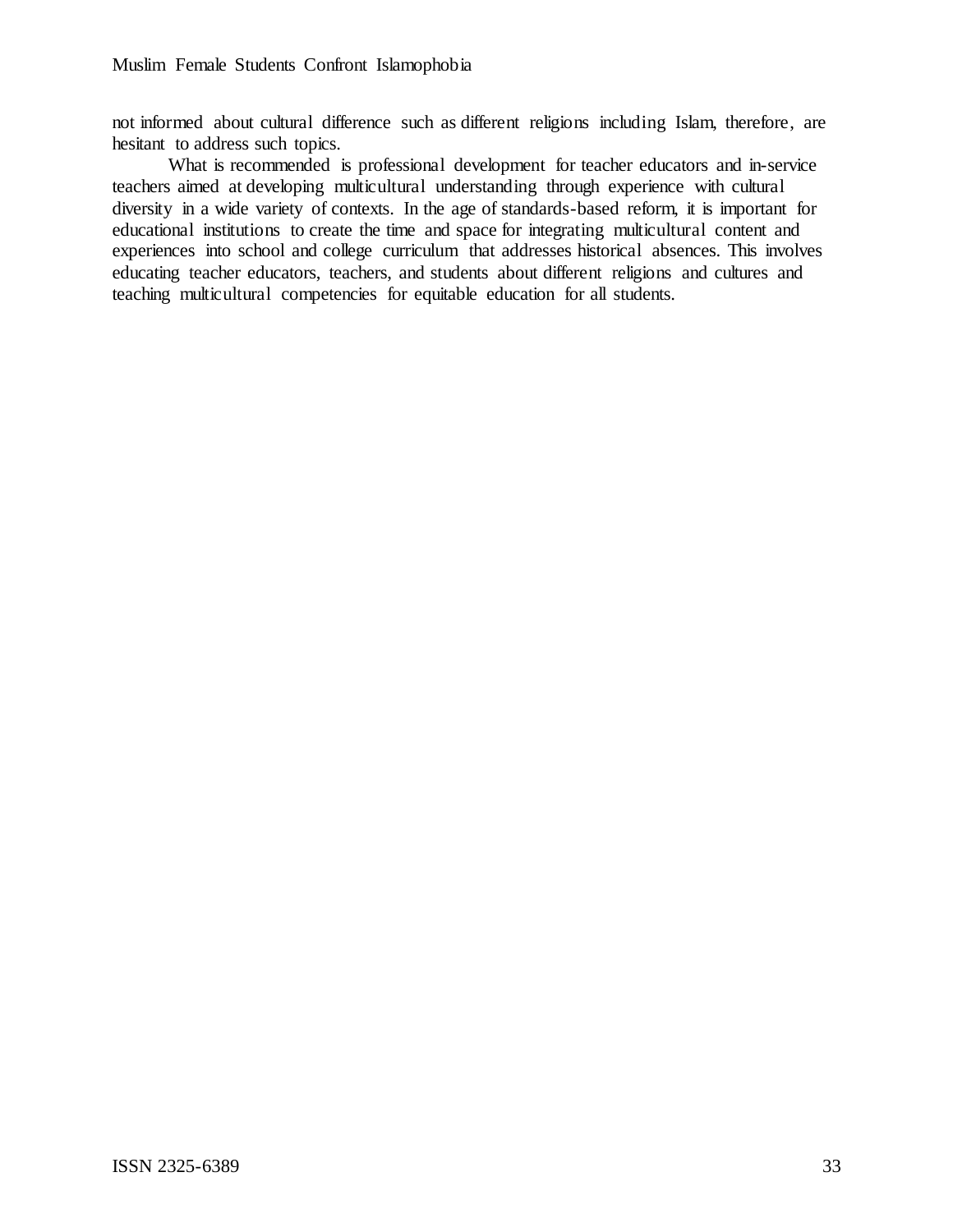#### **References**

- Abo-Zena, M., Sahli, B., & Tobias-Nahi, S. (2009). Testing the courage of their convictions: Muslim youth respond to stereotyping, hostility, and discrimination. In  $\ddot{\text{O}}$ . Sensoy & C. Stonebanks (Eds.), *Muslim voices in school* (pp. 3–26). Rotterdam, Netherlands: Sense Publishers.
- Abdel-Fattah, R. (2007). *Ten things I hate about me.* New York, NY: Marion Lloyd Books.
- Ahmed, S. (2000). *Strange encounters: Embodied others in post-coloniality.* London: Routledge.
- Anderssen, E. (2009, June 6). Salma's prom night. *The Globe and Mail*. Retrieved from http://www.theglobeandmail.com/news/national/salmas-prom-night/article1172005/
- Boler, M., & Zembylas, M. (2003). Discomforting truths: The emotional terrain of understanding difference. In P. Pericles Trifonas (Ed.), *Pedagogies of difference: Rethinking education for social change* (pp. 119–136). London: Routledge-Falmer.
- Bremer, K. (2010, June). Cover girl. *O: The Oprah Magazine* (pp. 121–127). Retrieved July 10, 2010 from http://www.oprah.com/spirit/Choosing-to-Wear-the-Muslim-Headscarf
- Britzman, D. (1998). *Lost subjects, contested objects: Toward a psychoanalytic inquiry of learning.* Albany, NY: State University of New York Press.
- Dei, G., James, I., James-Wilson, S., Karumanchery, L., & Zine, J. (2000). *Removing the margins: The challenges and possibilities of inclusive schooling*. Toronto, ON: Canadian Scholar's Press.
- Denzin, N. & Lincoln, Y. (2011). *The Sage handbook of qualitative research* (4th ed.). Thousand Oaks, CA: Sage.
- Diab, R. (2008). *Visible Muslims in a non-Muslim world: Muslim girls' experiences in Canadian public high schools.* Unpublished Master's Thesis. Windsor, Ontario: University of Windsor.
- [DiAngelo, R.,](http://www.robindiangelo.com/) & Sensoy, Ö. (2010). "OK, I get it! Now tell me how to do it!": Why we can't just tell you how to do critical multicultural education. *[Multicultural Perspectives](http://www.tandf.co.uk/journals/titles/15210960.asp)*, *12*(2), 97– 102.
- Freire, P. (2000). *Pedagogy of the oppressed*. New York: Continuum Press.
- James, C. (2007). Negotiating school: Marginalized students' participation in their education process. In G. Fuji Johnson & R. Enomoto (Eds.), *Race, racialization, and antiracism in Canada and beyond* (pp. 17–36). Toronto, ON: University of Toronto Press.
- Jiwani, Y. (2006). *Discourses of denial: Mediations of race, gender, and violence.* Vancouver, BC: UBC Press.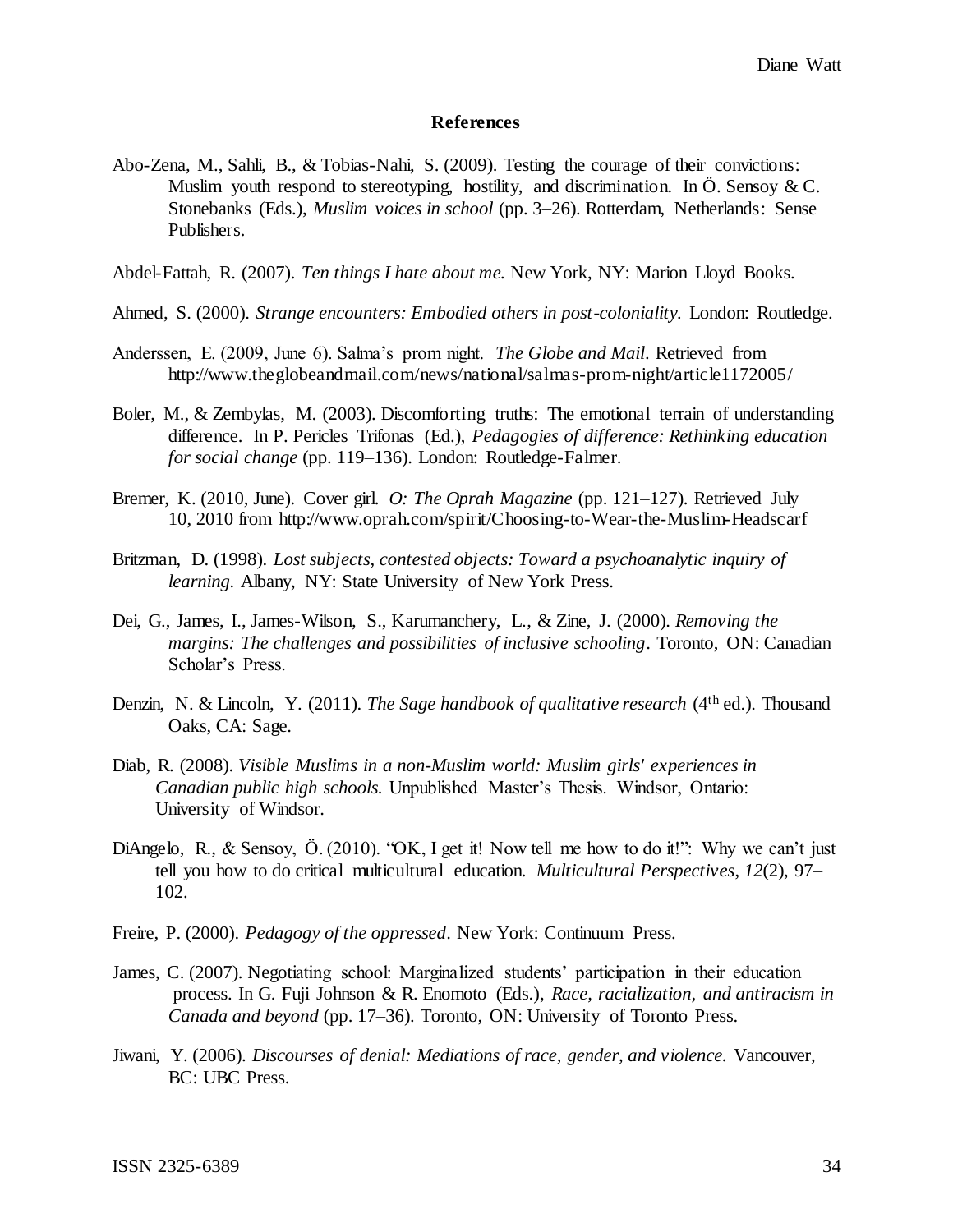- Kellner, D., & Share, J. (2007). Critical media literacy, democracy, and the reconstruction of education. In D. Macedo & S. Steinberg (Eds.), *Media literacy: A reader* (pp. 1–23). New York, NY: Peter Lang.
- Khan, S. (2009). Integrating identities: Muslim American youth confronting challenges and creating change. In Ö. Sensoy & C. Stonebanks, (Eds.), *Muslim voices in school* (pp. 27– 39). Rotterdam, Netherlands: Sense Publishers.
- Kincheloe, J. (2004). Introduction. In J. Kincheloe & S. Steinberg (Eds.), *The miseducation of the west: How schools and the media distort our understanding of the Islamic world* (pp. 1–24). Westport, CN: Praeger.
- Kincheloe, J., Steinberg, S., & Stonebanks, C. (2010). *Teaching against Islamophobia*. New York, NY: Peter Lang.
- Rezai-Rashti, G. (2005). The persistence of colonial discourse: Race, gender, and Muslim students in Canadian Schools. In V. Zawilski & C. Levine-Rasky (Eds.), *Inequity in Canada: A reader on the intersections of gender, race, and class* (pp. 78–87). Don Mills, ON: Oxford University Press.
- Riverbend (2005). *Baghdad burning: Girl blog from Iraq*. New York, NY: The Feminist Press at the City University of New York.
- Sensoy, Ö. (2007). Social education and critical media literacy: Can Mr. Potato Head help challenge binaries, essentialism, and orientalism? In D. Macedo & S. Steinberg (Eds.), *Media literacy: A reader* (pp. 593–602). New York, NY: Peter Lang.
- Sensoy, Ö., & Stonebanks, C. (Eds.), (2009). *Muslim voices in school*. Rotterdam, Netherlands: Sense Publishers.
- Stanley, T. (2002). Nationalist histories and multiethnic classrooms. *Education Canada, 42*(3), 1–3.
- Stanley, T. (2006). Whose public? Whose memory? Racisms, grand narratives and Canadian history. In R. Sandwell (Ed.), *To the past: History, education, public memory, and citizenship in Canada* (pp. 32–49). Toronto, ON: University of Toronto Press.
- Stanley, T. (2009). The banality of colonialism: Encountering artifacts of genocide and white supremacy in Vancouver today. In S. Steinberg (Ed.), *Diversity and multiculturalism: A reader* (pp. 143–159). New York, NY: Peter Lang.
- Stonebanks, C. D., & Sensoy, Ö. (2011). Schooling identity: Constructing knowledge about Islam, Muslims, and people of the Middle East in Canadian schools. *International Journal of Critical Pedagogy, 3*(3), 71–88.
- Trinh, Minh-ha (1988). Not you/Like you: Post-Colonial women and the interlocking questions of identity and difference. *Inscriptions, 3–4*. Retrieved Sept. 28, 2010 from http://www2.ucsc.edu/culturalstudies/PUBS/Inscriptions/vol\_3-4/minh-ha.html